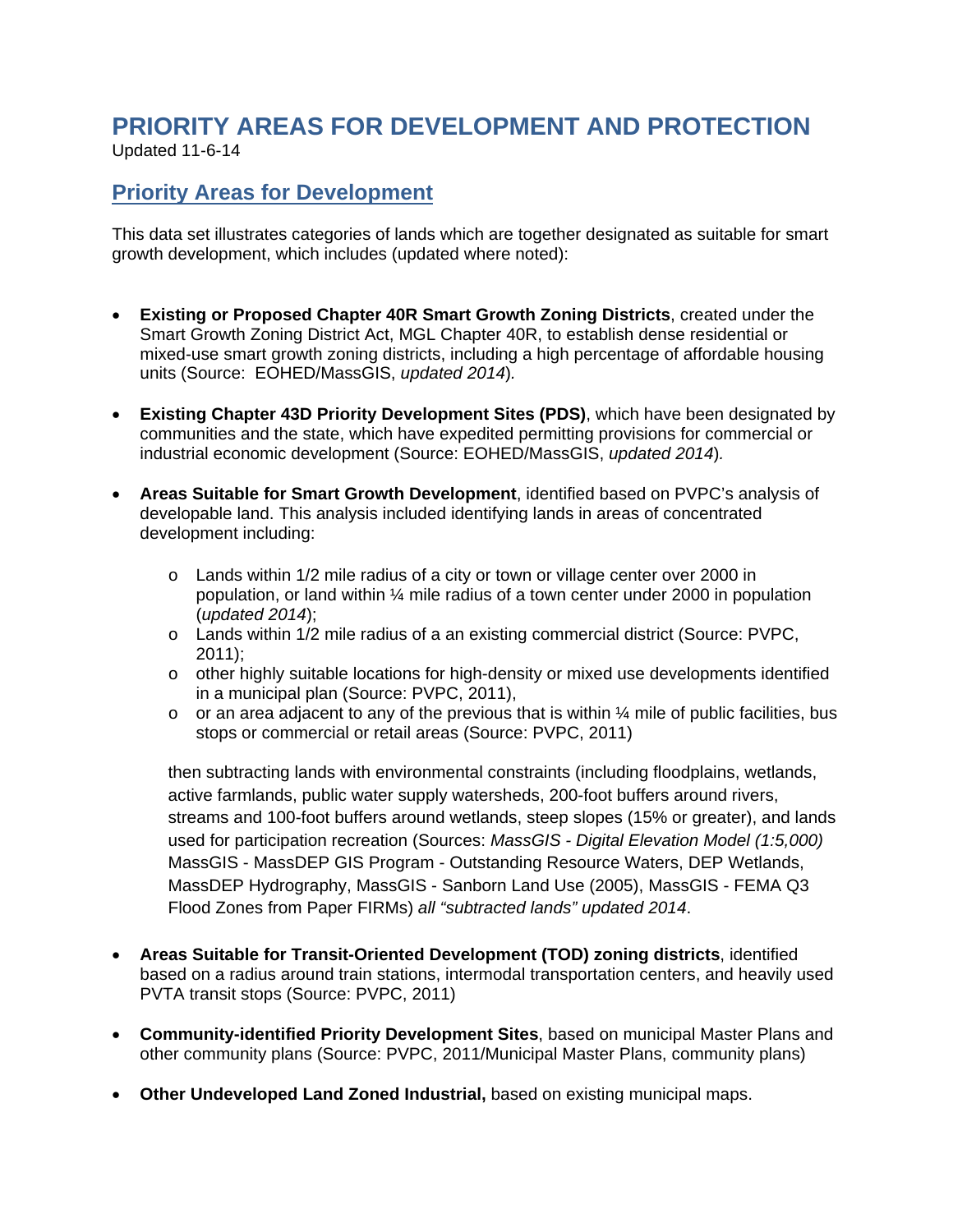(Source: PVPC, 2011/Municipal zoning maps, *MassGIS Data – Zoning (2007), Updated: 5/30/13. Accessed: October, 2014, MassGIS Data - Sanborn Land Use (2005), Updated: 06/05/09. Accessed: September, 2014.*)

 **Other Undeveloped Land Zoned Commercial**, based on existing municipal maps. (Source: PVPC, 2011/Municipal zoning maps, *MassGIS Data – Zoning (2007), Updated: 5/30/13. Accessed: October, 2014, MassGIS Data - Sanborn Land Use (2005), Updated: 06/05/09. Accessed: September, 2014.*)

Note: Environmental constraints noted under "Areas Suitable for Smart Growth Development" are subtracted from all of the bulleted items above.

### **Priority Areas for Protection**

This map illustrates important land for protection, which includes:

- **Active farmlands:** includes Cropland, Nursery, Orchard, and Pasture. *Data Source: MassGIS Data - Sanborn Land Use (2005), Updated: 06/05/09. Accessed: September, 2014.*
- **Public water supply watersheds:** includes watersheds from public water supply reservoirs. *Data Source: MassGIS Data, MassDEP GIS Program, Outstanding Resource Waters, Updated: 10/24/2012. Accessed: September 2014.*
- **Zone II Water Supply Areas:** includes DEP designated Zone II aquifer protection areas. *Data Source: MassGIS Data – MADEP Wellhead Protection Areas Zone II , Updated: 7/9/14. Accessed: October, 2014.*
- **Land within 100-year floodplains:** includes FEMA 100 year flood zone. *Data Source: MassGIS Data - FEMA Q3 Flood Zones from Paper FIRMs, Updated: 11/12/13. Accessed: September, 2014.*
- **Wetlands, 100-foot buffer:** includes 100-foot buffer for wetlands and open water. *Data Source: MassGIS Data - DEP Wetlands (1:12,000), January 2009, Updated: 06/09/11. Accessed: September, 2014.*
- **Rivers, streams 200-foot buffer:** includes 200-foot River Protection Act buffer for rivers and streams. *Data Source: MassGIS Data - MassDEP Hydrography (1:25,000), March 2010, Updated: 03/15/2013. Accessed: September, 2014*
- **Biomap 2 Core Habitat:** includes core wildlife habitate areas. *Data Source:**MassGIS Data - BioMap2 , Updated: 2/28/11. Accessed: October, 2014.*